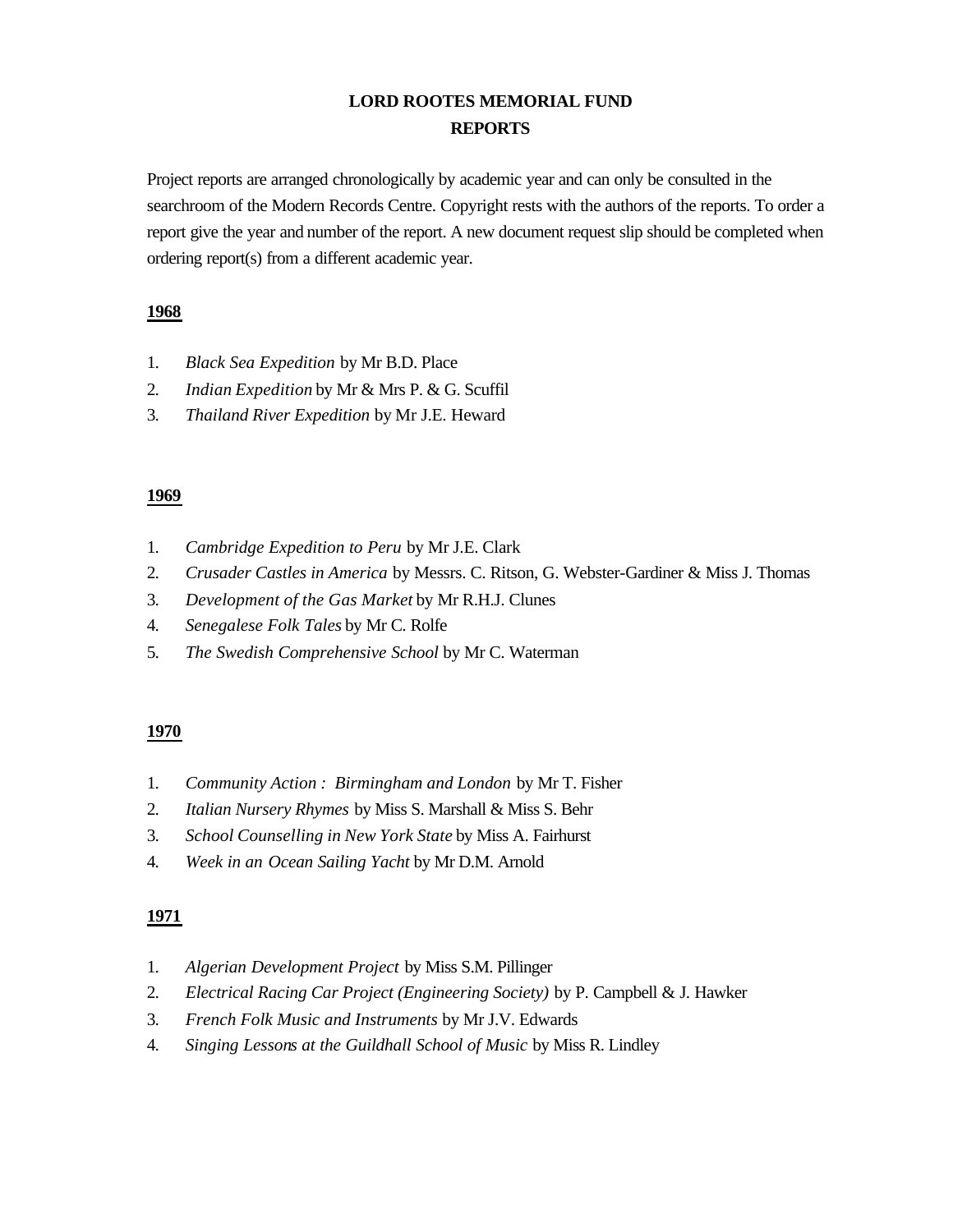- 1. *Algerian Education* by Mr W.P. Leslie
- 2. *Alpine Expedition* by Mr J. Lister, Mr A Layfield, Miss J. Prognall & Mr R. Cockett
- 3. *American Presidential Election Campaign, 1972* by Miss P. Edwards
- 4. *American Presidential Election Campaign, 1972* by Miss S. L. Hodgson
- 5. *American Presidential Election Campaign, 1972* by Mr J. Kerr-Stevens, Mr K. Quinlan & Miss R. Sealey
- 6. *Australian Working Visit* by Mr P. Hornsby
- 7. *Emily Dickinson* by Miss K. Evans
- 8. *Fibreglass Sculptures* by Mr J. Parker
- 9. *Interaction of Communities in Gibraltar* by Mr S. Grayson
- 10. *Singing Lessons at the Guildhall School of Music* by Miss R. Lindley
- 11. *Modern Community Development in Britain* by Miss V. Weatherstone and Mr E. Schneider
- 12. *Swedish Child Care Institutions* by Miss A. Dunn
- 13. *Swiss Alps Expedition* by Mr D. Arnold

- 1. *Africanisms amongst Africans in the Diospora* by Messrs Y. Webster & L. Chase
- 2. *Alpine Expedition* by Messrs. R. Cockett & R. Gray
- 3. *Australian Working Visit* by Mr R.G. Blagburn
- 4. *Café Theatre Project* by J. Wynn
- 5. *Caving Expedition to the French Pyrenees* by Messrs. D. Topp, J. Mabbett, R. Sutherland & S. Thomas
- 6. *Comparative Study of Warwick (U.S.A.) and Warwick (England)* by Messrs. R. Nellist & A. Thorpe
- 7. *Electronic Music in America* by Messrs. P. Skelton & H. Holloway
- 8. *Kathakali Dancers* by Miss W. Ashton
- 9. *'Naturalism' in the Art of Ancient Greece* by Mr D. Jones & Miss S. Read
- 10. *One Month in China* by Mr D.M. Smith
- 11. *Racial Problems in America* by Miss M. Clilverd
- 12. *W.E.A. Tour of Germany* by Mr C. Scarlett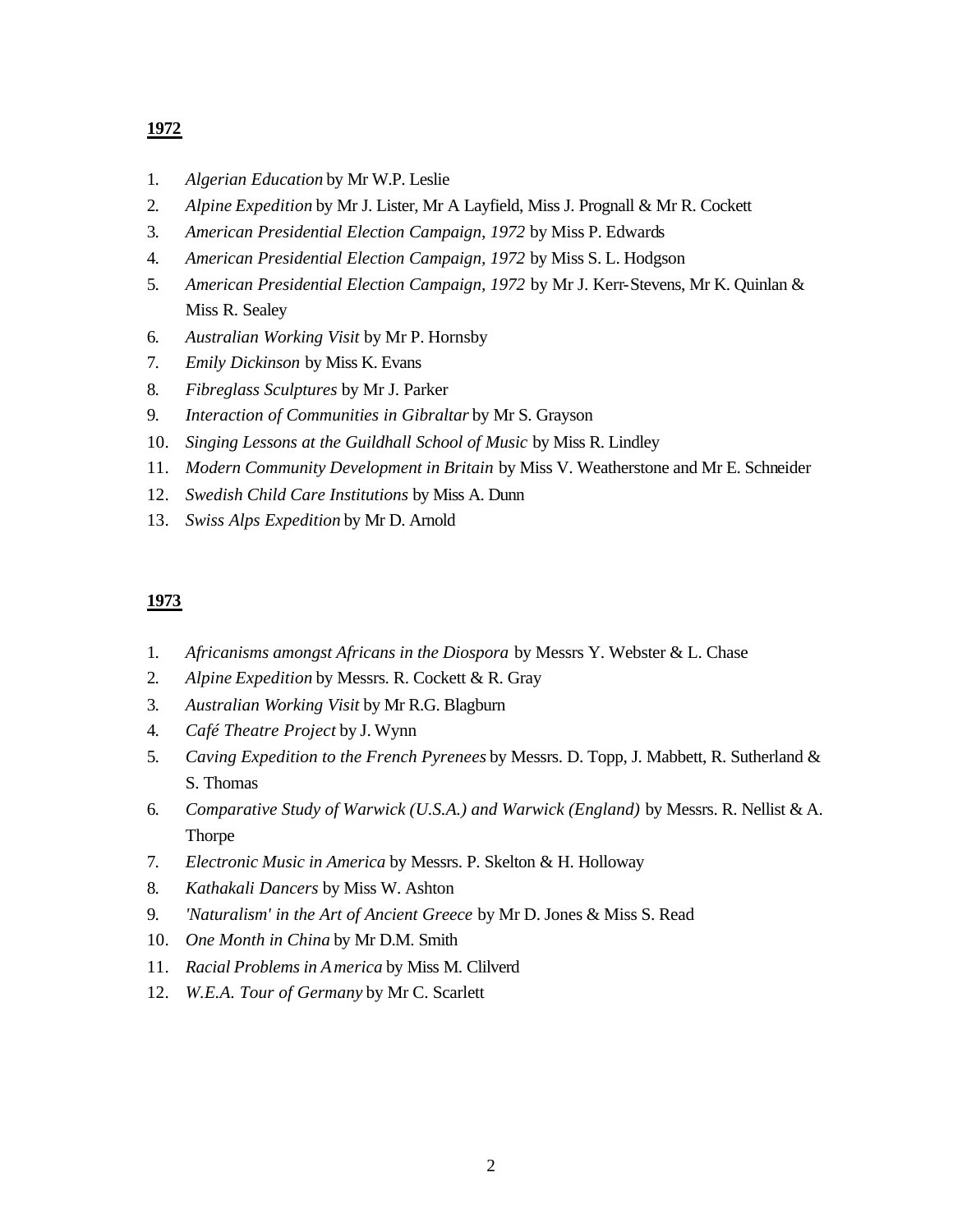- 1. *Aldeburgh Festival Study Course for Singers* by Mr T.J. Cranmore
- 2. *Alpine Expedition* by Mr H. Mawson
- 3. *Australian Visits* by Messrs. P.A. Atkin & J.R. Gardiner
- 4. *Bread and Puppet Theatre* by Mr J.W. Casson
- 5. *Buddhist Architecture* by Mr T.R. Bowling
- 6. *Canoe Trip along the Canal du Midi* by Messrs L.D. Burrow & J.R.N. Lowe
- 7. *Community Legal Aid Centre, Halifax, Nova Scota* by Mr S. Edmonds
- 8. *Community Legal Aid Centre, Toronto* by Miss C. Johnston
- 9. *Cycling Tour in the Dordogne* by Mr P. Suffolk
- 10. *Hidden Feudalism of America* by Miss J. Charteris
- 11. *Iceland Trek* by Messrs. M.J. Flynn & K. Scott
- 12. *Norman and Gothic Architecture in France in the light of the writings of Henry Adams* by Mr D. L. Green
- 13. *Ornithological Tour of the Shetlands* by Miss C.J. Hamlyn
- 14. *The Pennsylvania Dutch in Lancaster County* by Miss G.J. Graham
- 15. *Prison Union Movement in California* by Miss M. MacDonald & Miss H. Slalker
- 16. *Poems* by Mr J. Weddup
- 17. *Port Eynon Survey* by Miss J. M. Evans
- 18. *Pyrenean Field Trip* by Mr R.J. Davis
- 19. *Russian Language Course* by Miss A. Hibble
- 20. *Tucson City Congress* by Mr L. Scott

- 1. *Adaptation of 'No Why' for stage and television* by Mr I.M. Lanyon
- 2. *Alpine Expedition* by Messrs. S.M. Hair & J.B. Winter
- 3. *Australian Walking Visit* by Mr D.S. Prescott
- 4. *Cameroon Legal System* by Miss. C. Tita
- 5. *Climbing Expedition to the French Alps* by Messrs. T.N. Budd & H.J.P. Wood
- 6. *Community Organisation in Britain and the U.S.A.* by Mr P.J. Langley
- 7. *Dixieland and the origins of Jazz* by Mr B.V. Taylor
- 8. *Dutch and Flemish Painting from the 15th century to the Present day* by Miss A.E. Gayton
- 9. *Factors which lead to Success in International Dingy Racing* by Messrs. N.D. Wilkie & J.J. Van Rietschoten
- 10. *God's Spy* by Mr L.A. Kobiernicki
- 11. *Integrating Primary Industry with the Environment* by Mr A.J. Arithurs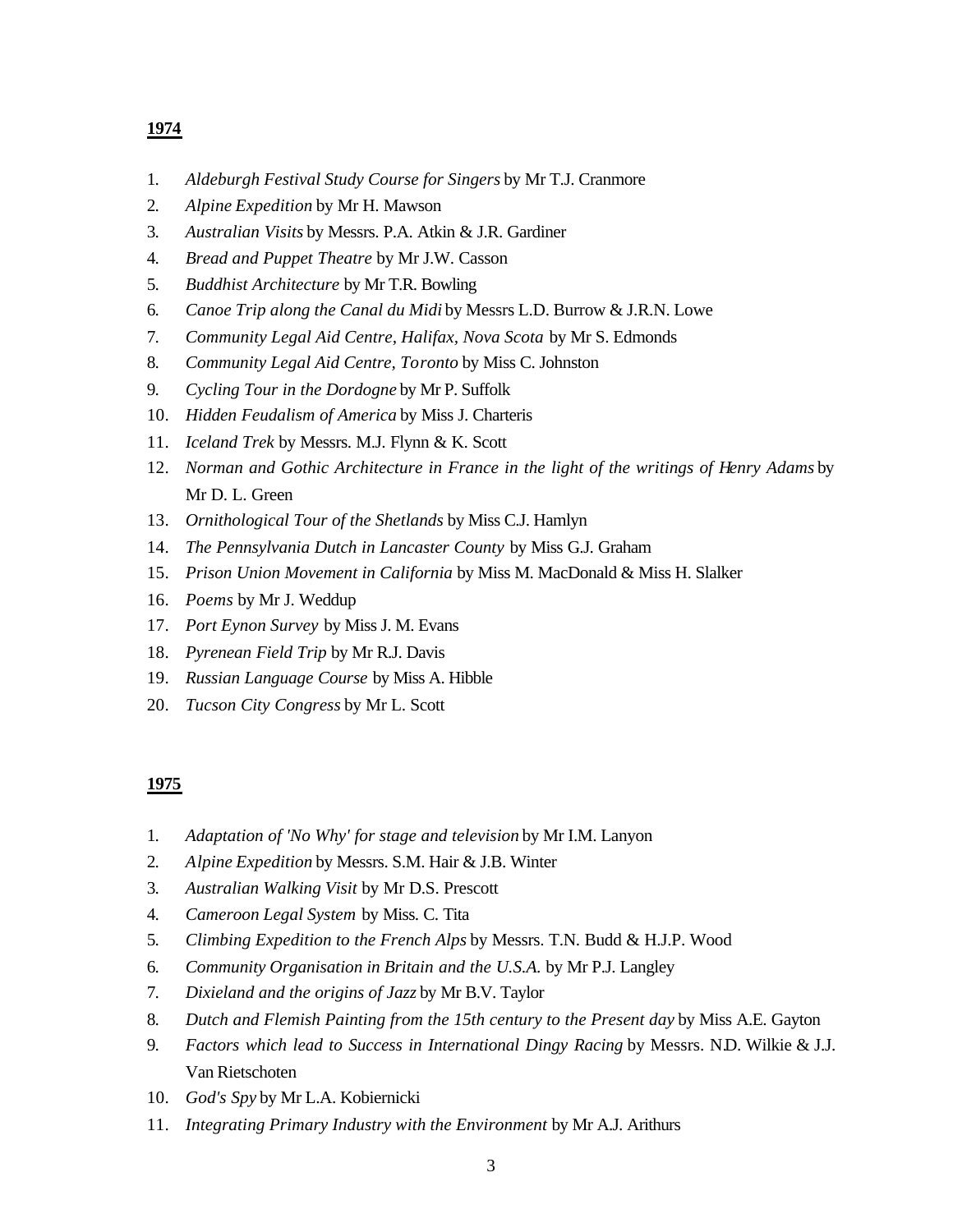- 12. *International Women's Liberation Movement* by Miss J. Skeates & Miss J. Clitheroe
- 13. *Music Schools* by Miss G. Fisber
- 14. *Law Placement Toronto* by Mr D. Noble
- 15. *The Other Germany* by Mr R. Earwicker
- 16. *Paddington Neighbourhood Advice Bureau* by Mr P. Jones
- 17. *Parachuting in California* by Mr T. Embleton
- 18. *Race Relations and the Church in Rhodesia* by Miss C. Carr & Mr C.P. Burkett
- 19. *Survey of the English Lakes* by Miss S. Wilkinson & Miss K. Glossop
- 20. *'Wanted Dead or Alive' : film project* by Mr C. Gardener

- 1. *Alpine Expedition* by Mr R.T. Bridges
- 2. *Eastern One-Man Drama Methods in the U.S.A.* by Mr R. Williams
- 3. *Fringe Theatre in New York City* by Miss C.N. Bassett
- 4. *Greek Drama and Greek Theatre* by Miss C. Richardson & Miss A. Morrell-Thomas
- 5. *Interview with Irish Writers* by Mr G. O'Brien
- 6. *Invention of Printing from Movable Types* by Mr T.J. Hatton
- 7. *Kibbutz a management approach* by Mr C. Hurren
- 8. *Organisation and Attitudes of the Republican Party in the 1979 Presidential Elections* by Mr A. Chalk
- 9. *Singing Lessons* by Miss E. Fisher
- 10. *Truancy in Norway and England* by Miss E. Daley
- 11. *University Choral Society's visit to Gibraltar* by Mr L. Silverman
- 12. *Volvograd Visit* by Mr P.J. Dixon

- 1. *Autosport Club Car* by
- 2. *Caving Systems in County Clare* by Messrs D.M. Ashurst, G. Hambury, D.A. Hall & P.B. Keenley-side
- 3. *Chamber Choir Tour of Poland and Sweden* by Mr J. Markham
- 4. *Childhood Handicap in a Developing Society* by Miss J.C. Read
- 5. *Cinema Investigation in the U.S.A.* by Miss S. Whitaker
- 6. *Coventry Microwave Group* by Messrs. P.H. Evans, S.G. Lloyd, A.N. Malbon & G.A. Trickey
- 7. *Exhibition Techniques employed in Galleries and Museums in North Italy* by Mr F.T. Cooke
- 8. *Framework* by Mr A. Britton
- 9. *God's Spy* by Mr L.A. Kobiernicki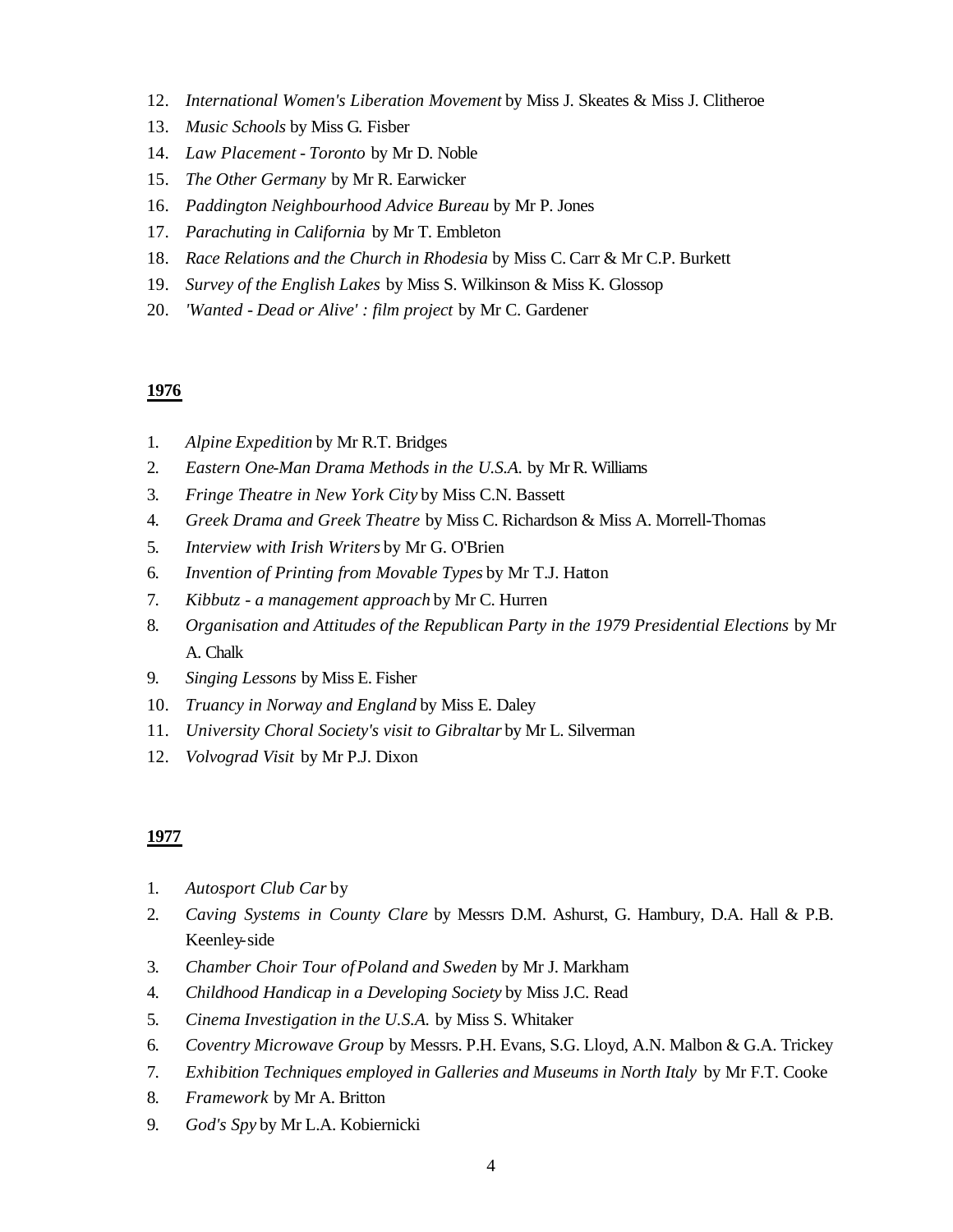- 10. *Kindiwitwe Leprosarium* by Mr I.A. Coutts
- 11. *Minoan Art and Archaeology* by Mr J.J. Glover
- 12. *Winter Mountaineering Course at Glenmore Lodge* by Mr C.R. Stump
- 13. *Youth and Community Projects in the U.S.A.* by Mr K. Buckely & Mr P. Langley

- 1. *Alpine Expedition* by Messrs R.C. Wallis & R.J. Helliwell
- 2. *Building of the 13th and early 14th century in English Gascony* by Mr C. Coombs
- 3. *Impressions of Arabs in the Aix -Marseilles region* by Messrs J. Foley & M. Callan
- 4. *Oregon Media Referendum* by Mr A.D. Pol
- 5. *Pencil, Pen and watercolour survey of the landscape and buildings of Northern Italy* by Mr T.D.L. Thomas
- 6. *Peru : A photographic survey* by Miss J. Marchall & Miss J. Inveson [Outsize]
- 7. *Pottery of the Cyclades of the Archaic Period* by Miss P.T. Baxter
- 8. *Rock Climbing in Norway* by Mr M.P. Meysner
- 9. *Symphony Orchestra and Chorus Visit to the Festival du Marais, Paris* by Mr R. Young

#### **1979**

- 1. *Autosport Club Car*
- 2. *Brickbuilding in Medieval Denmark A Photographic Survey* by C.F. Brigden [MISSING]
- 3. *Building Project at Kindwitwi Leprosarium* by D.J. Swales & D.G. Muff
- 4. *Dispute Settlements of Rural Cities in Malaysia* by T.Y. Choo
- 5. *A Comparative Study of Urban Decay in the inner cities of Liverpool and New York* by P.T. Rawlinson
- 6. *A Cycle Tour and Photographic Study of all the Steam Railways still running in the U.K.* by P. Smith [MISSING]
- 7. *Development in Broadway Musical Tradition* by Miss F.K. Rubenstein
- 8. *Local and Commercial Radio in Britain and the U.S.A.* by L.F. Skipper
- 9. *One Man Expedition over the Southern Mountains of Norway* by C.S. Reiersen
- 10. *Photographic Survey of the University* by O.G. Kofi & P. Lammer [Outsize]
- 11. *University Brass Ensemble Visit to Philip Jones Brass Ensemble Summer School* by B.A. Clarke et al.
- 12. *University Chamber Choir and Orchestra Visit to Denmark* by Robert Young et al.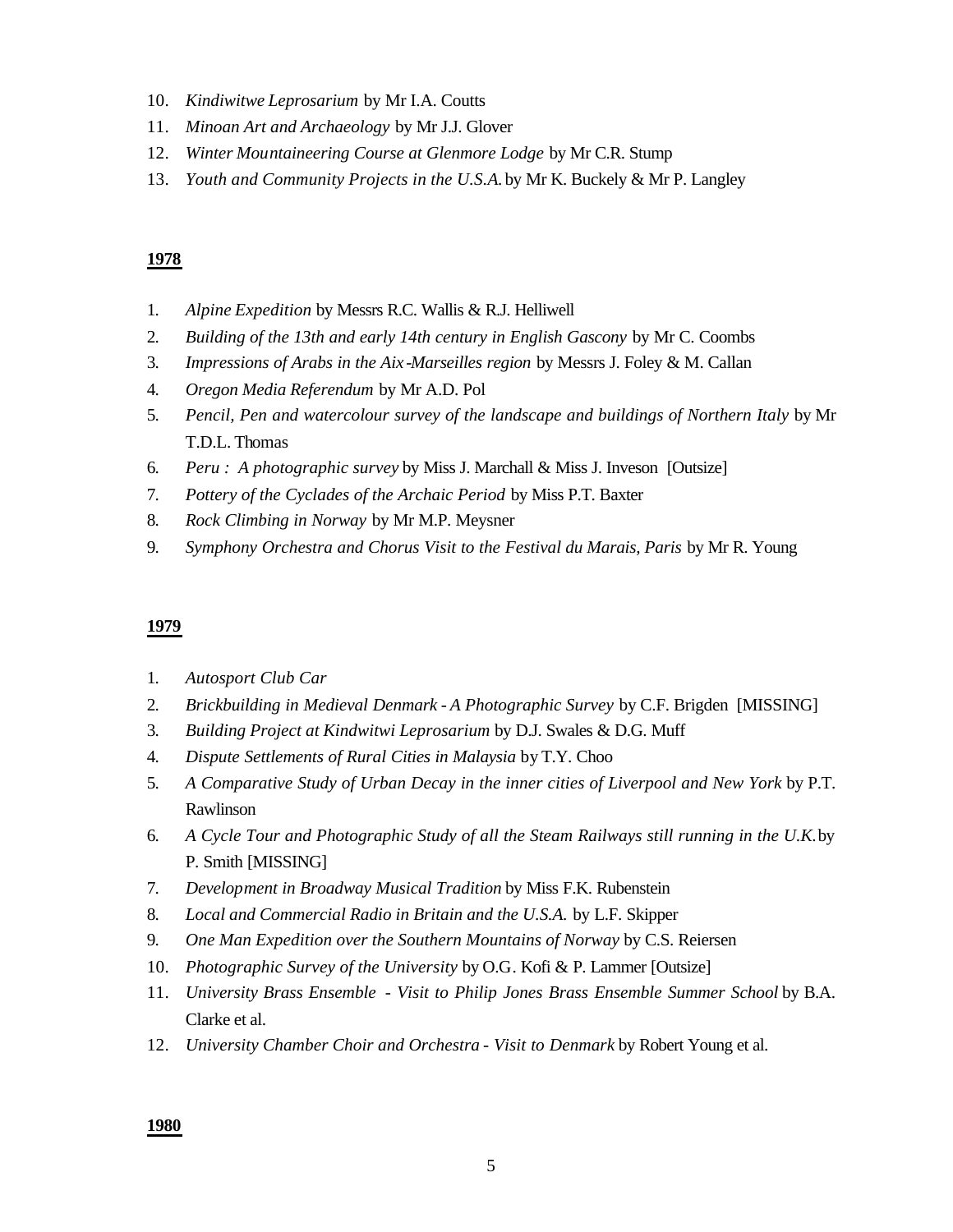- 1. *'Marat-Sade'* by S.A. Davies
- 2. *Duke of Edinburgh's Award Society*
- 3. *Solo Expedition to the High Sierra* by S. Eassom
- 4. *Cave systems in French Alps* by S. Holmes et al.
- 5. *Spain into the 80's* by G. Heath
- 6. *Visit to Museum in Corsica and Legion Archives* by P. Johnson
- 7. *Visit to LAM 4* by D.J. Kirby
- 8. *American Newspapers 1980 and beyond* by R. Massey
- 9. *Visit to Naropa Institute* by A. Rollington & S. Francis

- 1. *University of Warwick Duke of Edinburgh's Award Society 1981 Award* by Michael Brookman
- 2. *A Study of Employment Problems arising out of Racial Discrimination at the Mandel Legal Aid Clinic, University of Chicago* by Julia Solomon
- 3. *A Study of the Influence of the Moslem Culture on Contemporary Pottery in Spain* by Susan Santilhano
- 4. *Women and Literature* by Sarah Barclay
- 5. *Clarinet Lessons* by Wendy Teasdale [MISSING]
- 6. *The Pedagogues Drama Tour of Denmark* by Jonathan Rix
- 7. *Production of "Sign on the Dotted Line" at the Edinburgh Festival* by Ian Walker
- 8. *A Comparison of British and German Companies producing Components for the Automotive Industry* by C.H. Carr
- 9. *A Study of Rural Technology in India and Bangladesh* by R. Almond & E. Pawson
- 10. *A Study of the Contract Cleaning Industry of the East Coast of the U.S.A., drawing a comparison with the U.K. Industry* by A.S. Caswell
- 11. *The Gesellschaft der Freunde von Bayreuth and the re-opening of the Bayreuth Festivals 1951* by F.E.C. Gardner
- 12. *The Gask Ridge A Survey* by P. Handley
- 13. *Fashion Magazines in the 19th Century France* by P. Hill
- 14. *A Study of the effects of the 1979-81 Recession in the U.S. Automobile Industry upon Detroit* by S.D. Jefferys
- 15. *A Topographical and Comparative Survey of the Cornish Coastline, at the Lizard Peninsular* by J. Kent
- 16. *My Working Experience and Training with the CSIRO (Commonwealth Scientific and Industrial Research Organisation) in Australia and 30 June to 3 September 1982* by P. Ruggier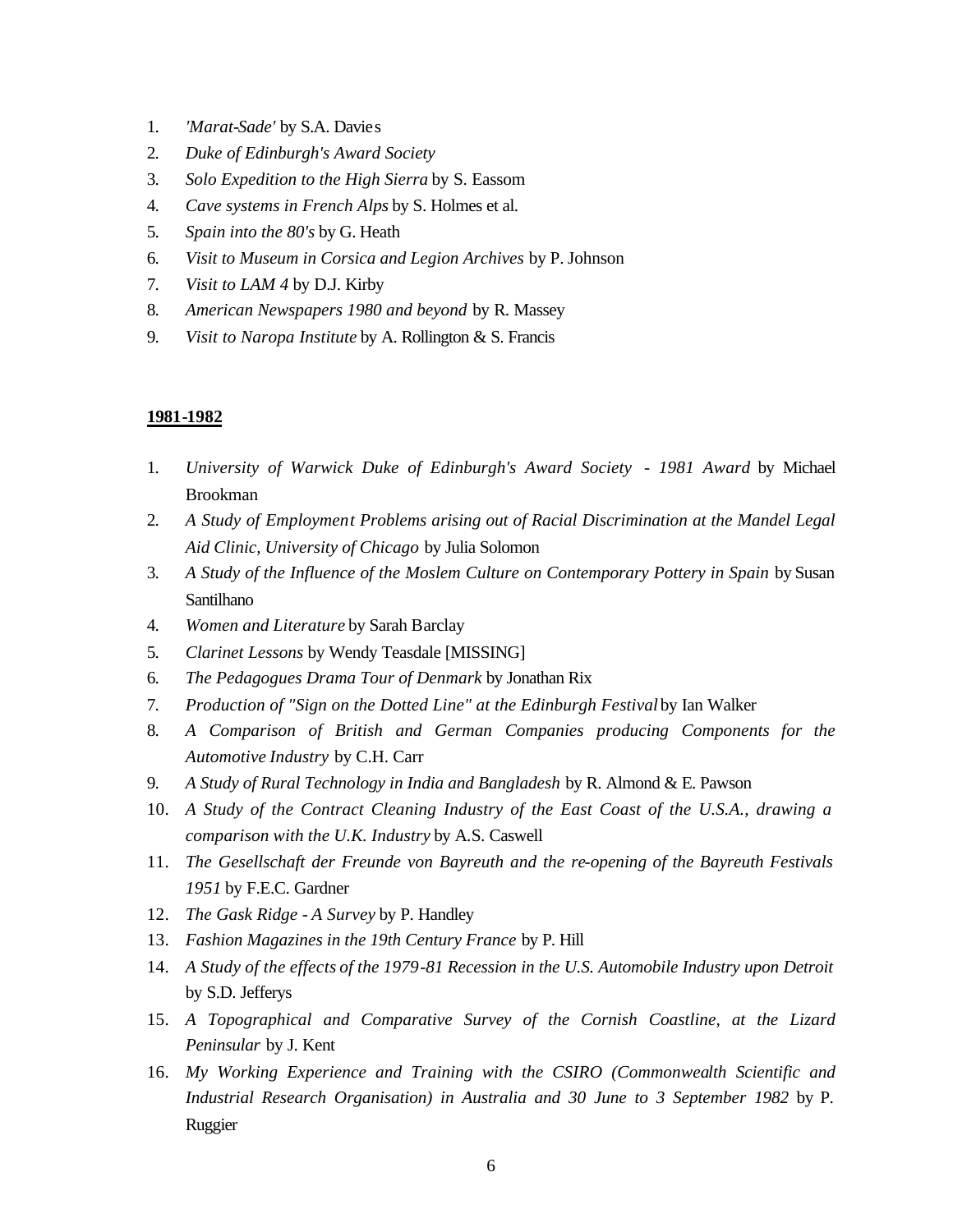- 17. *The Shetland Avifauna* by T.F. Woodcroft
- 18. *The 1982 WUCC Expedition to Astrakha, Greece* by Warwick University Caving Club R.J. Barton

- 1. *Investigation of the possible occurence of sex gradation in deposited ova of the insect order Lepidoptera, by experimental breeding of the early thorn moth, Selenia Bilunaria* by M.F. Halsey
- 2. *A Study of the Edinburgh Fringe Festival* by Fiona A. Fahey
- 3. *Detailed Design, Construction and Testing of Prototype Bicycle Power Assist Unit* by A.B. Harvey & E.J. Stone
- 4. *The Pyramid Connection : Investigation into the Mayan Civilisation of Central America from the late Formative to the Early Classic Periods* by T.P. Loughton & A.S. Palmer
- 5. *To take an original play to the Edinburgh Festival* by E. MacLennan
- 6. *Construction of an "Oram" Soil Cement Block Making Machine* by C.E. Oram
- 7. *Summer Expedition to the West Coast of Eire* by University of Warwick Sub-Aqua Club

#### **1984-1985**

- 1. *Report on the Collection of Life Histories for a Book on Negev Bedouin Arab Life* by G. Hundt
- 2. *Warwick University Mount Kenya Expedition 1984* (Interim Report) by A. Bonell
- 3. *Report on Technology Transfer* by I. Stirling
- 4. *The Organisation and Dramatic Presentation of a Piece of Shakespeare for the Strengthening of Social, Cultural and Economic Bonds between the University and the Surrounding Area in conjunction with the Local Community, for that Community* by D. McAlpine
- 5. *The Impact of Computing Techniques on the Development of Foundry Manufacturing Industry* by J.O.J. Eneje
- 6. *Books with a Muslim Interest* by S. Qureshi

#### **1985-1986**

1. *The Role of Women in the Indian Textile Industry* by P.M. Dobbie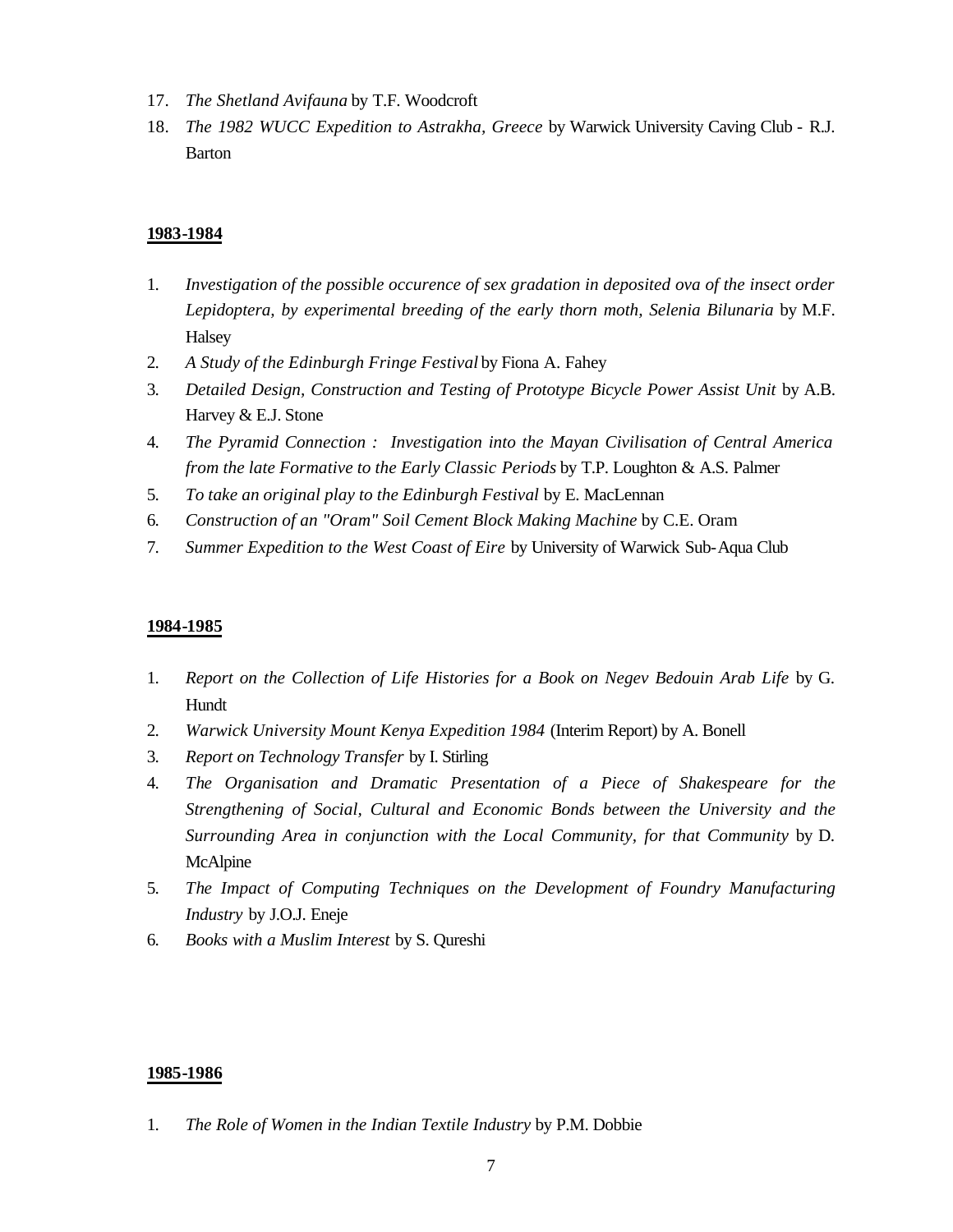- 2. *The Development of Appropriate Technologies in Rural Ghana* by P. Glover & V. Jean
- 3. *Case Study in Development Technology : Solar Refrigeration* by A.B. Harvey
- 4. *A Folk Narrative with Photographs of Negev Bedouin Arab Women* by G. Hundt
- 5. *The Relationship between the Police and the Community in areas which have in the past experienced Long and Bitter Labour Strikes* by R. Lloyd
- 6. *Welded Metal Sculpture* by N. Pickett
- 7. *Operation Raleigh* by A.J.V. Powell
- 8. *Wiltshire Youth Sahara Expedition 1985* by H.J. Richardson
- 9. *The United Nations Summer School 1985* by M. Sandford
- 10. *Visit to Taize Community, 1985* by A.P. Standen McDougal
- 11. *Project Agua Pura (Clean Water for Peru)* by D.A.G. Steven & P. Ferenczy
- 12. *Kite Borne Air Survey in Archaeology. A Feasibility and Design Guide* by P. Lofting
- 13. *Bibliog. of use to Coventry Peace Library* by S.J. Day

- 1. *A Comparison of the Telecommunications Industries in the United Kingdom, France and the United States of America* by P. J. Dewhurst & A.D. Murray
- 2. *Intermediate Technology in Nepal* by T.J. Embleton
- 3. *A Survey in Southern India* by A.L. Francis & D.P. Shuker
- 4. *Operation Raleigh, 1984-88. Expedition 7A. Cape York Peninsular (23rd July 8th October 1986)* by A. Grist
- 5. *Bassoon Masterclasses : Studies on the Interpretation and Performance of the French Recital Reportoire* by I. Harvey
- 6. *An investigation into the Diverse Cultural Influences on Israeli Community Theatre* by H.D. Mattes
- 7. *Rural Technology in Uttar Pradesh, India* by N.C. Morgan
- 8. *The Tibetan System of Logic and Debate* by J. Peacock
- 9. *A Research Trip to India to Aid the Development and Propagation of Low Technology Pipe-Forming Equipment for the Benefit of Village Potters* by B.J. Russell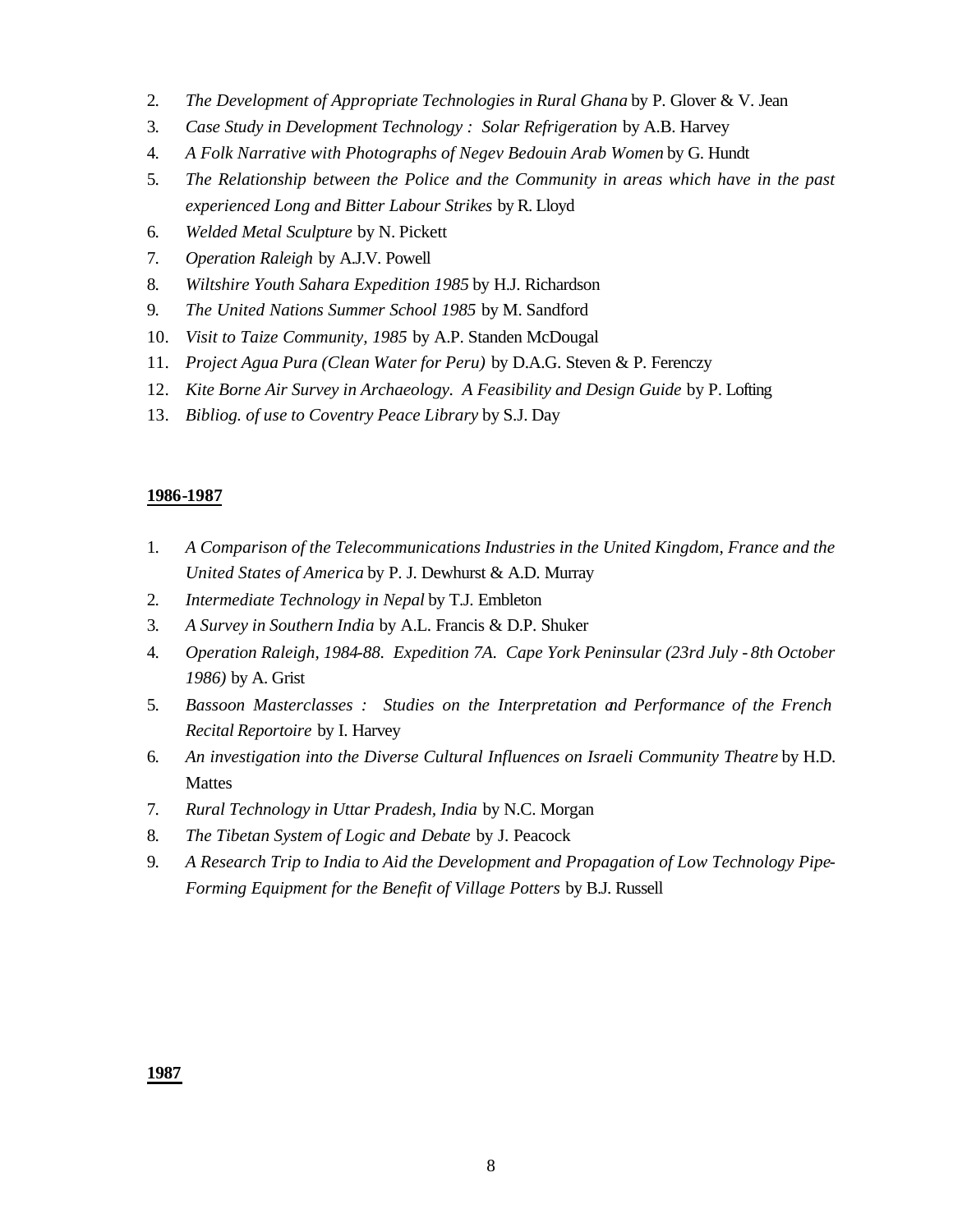- 1. *An Examination of the Economic, Social and Political Aspects of Ancient Greek Naval Warwaging, using Personal Experience of the Daily Work of the Oarsmen in the Trireme Warship, in the Fourth and Fifth Centuries B.C.* by J. Allen & J. Bruce
- 2-3. *Big City Blue* by P. Anderson
- 4. *Operation Raleigh Pakistan* by A-M Bealing
- 5. *Investigation into the Contemporary Art System in Poland* by M. Caldwell & G. Kemp
- 6. *A new school for India* by S. Gilbert
- 7. *Operation Raleigh 10D Malaysia* by L. Hart
- 8. *"Warwick Revue" at the Edinburgh Fringe Festival* by J. Hickish
- 9. *A Comparison of Basque and Morris Dances* by P. Hughes
- 10. Illustrated Booklet : *"Warwick Life"* by C. Parker
- 11. *Report on my first five months in Botswana* by M. Peart
- 12. *A Review of Phantom Aerial Phenomena Scares, 1850-1947* by N. Watson
- 13. *Thalassaemia in Coventry : A Problem in Public Health* by E. Von Heussen-Countryman

- 1. *The Effects of High Altitude Physical Activity upon Human Cardio-Respiratory Fitness* by S. Hawkins, D. Lee & D. Bullick
- 2. *Operation Raleigh* - *The Turks and Caicos Islands* by L. Auchterlonie [Temporarily unavailable]
- 3. *A Study of the Use of the Human Hand and the Human Form in Aurignacian and Magdelanian Cave Painting in S.W. Europe* by J. Barrett & D.R. DeWall
- 4. *An investigation into User-Participation in the Design and Delivery of Housing Services within Sweden and Denmark* by M. Field
- 5. *Opeation Raleigh, Phase 16B, Kenya Expedition* by H. Maxwell
- 6. *Cannon Hill Puppet Theatre Project* by B O'Brien
- 7. *The Films of Steven Spielberg* by D.M. Salde & N.H. Watson
- 8. *Production of a Short Book Dealing with Aspects of Pakistani History and Culture for use by 12/13 Year Old Pupils in a Mainly White Birmingham School* by S.J. Qureshi [Temporarily unavailable]

Nos. 2 and 8 have been retained by the Trustees and are unavailable.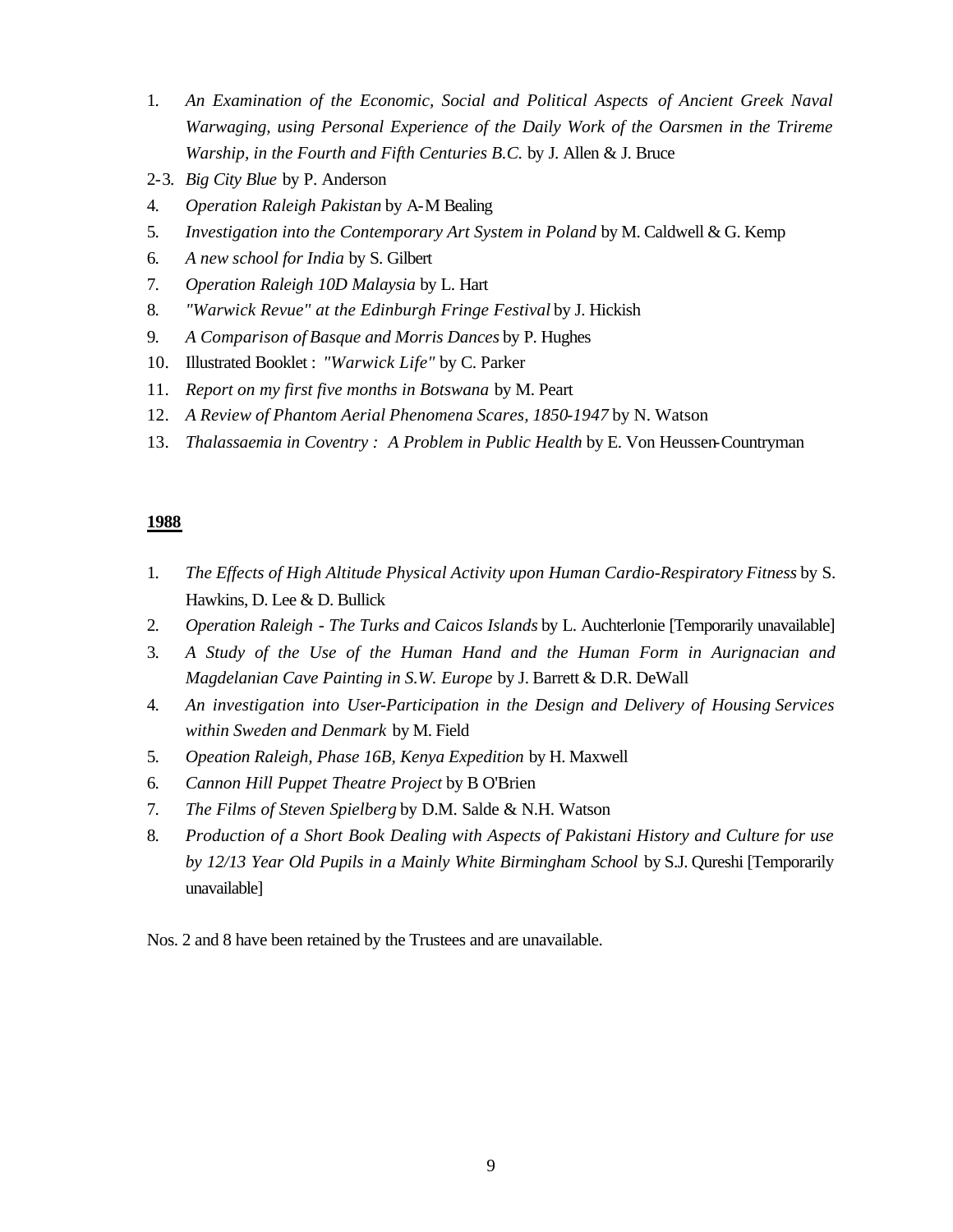- 1. *An inv estigation of the Ladakh and Zanskar Himalayas* by S. Murgatroyd & J. Groves
- 2. *Seasearch Survey of the Scilly Isles* by S. Bloye, T. Daniell, S. Fox, H. Chadd & A. Blakey
- 3. *Green Deserts and Organic Hydroponics* by D. Faulkes
- 4. *The Undertaking of Voluntary Work in Calcutta India* by M. Loudon
- 5. *Creative Writing Anthology* by J. Anderson
- 6. *Creation of a World Studies Type Teaching Package by Studying Aspects of Zimbabwe* by C. McGee
- 7. *Central Africa Expedition* by N. Raymond

#### **1990**

- 1. *Expedition to the North Pole* by S. Browne
- 2. *A study of Contemporary Palestinian Art* by C. Carmody
- 3. *An Evaluation of the Farm Training Project in Ndola Rural District, Zambia (as case-study resource material for future farm training)* by M. Chan
- 4. *A Study of Hand-Weaving in Guatemala in is Cultural Context* by E. Clegg & G. Everett
- 5. *A Study of Rural Technology in Namibia* (interim report) by T. Gillen
- 6. *The International Student Festival in Trondheim 1990* by L. Halligan
- 7. *Tharpu Chuli Expedition 1990* by I. Jones, P. Welsh & P. Tudor
- 8. *An Evaluation of the Technical and Social Factors affecting the Implementation of Water Supplies to the Rural Highland Areas of Guatemala* by T. Moser
- 9. *The British Schools Exploring Society Expedition to the Yukon : Summer 1990* by C. Pennington
- 10. *Operation Raleigh Expedition to Zimbabwe* by J. Pereira
- 11. *Operation Raleigh Expedition to Zimbabwe* by J. Perry
- 12. *West-East Transverse of Svalbard* by M. Rudd
- 13. *Education under Apartheid* by A. Stow

- 1. *Roman Catholicism and the Asante Tribe* by Mr R. Addy [Outsize]
- 2. *In the Footsteps of Cortes* by Mr K. Brewster & Ms C. Brewster
- 3. *The Role and Influence of the English Speaking Press in Buenos Aires* by Ms F. Bubna-Kasteliz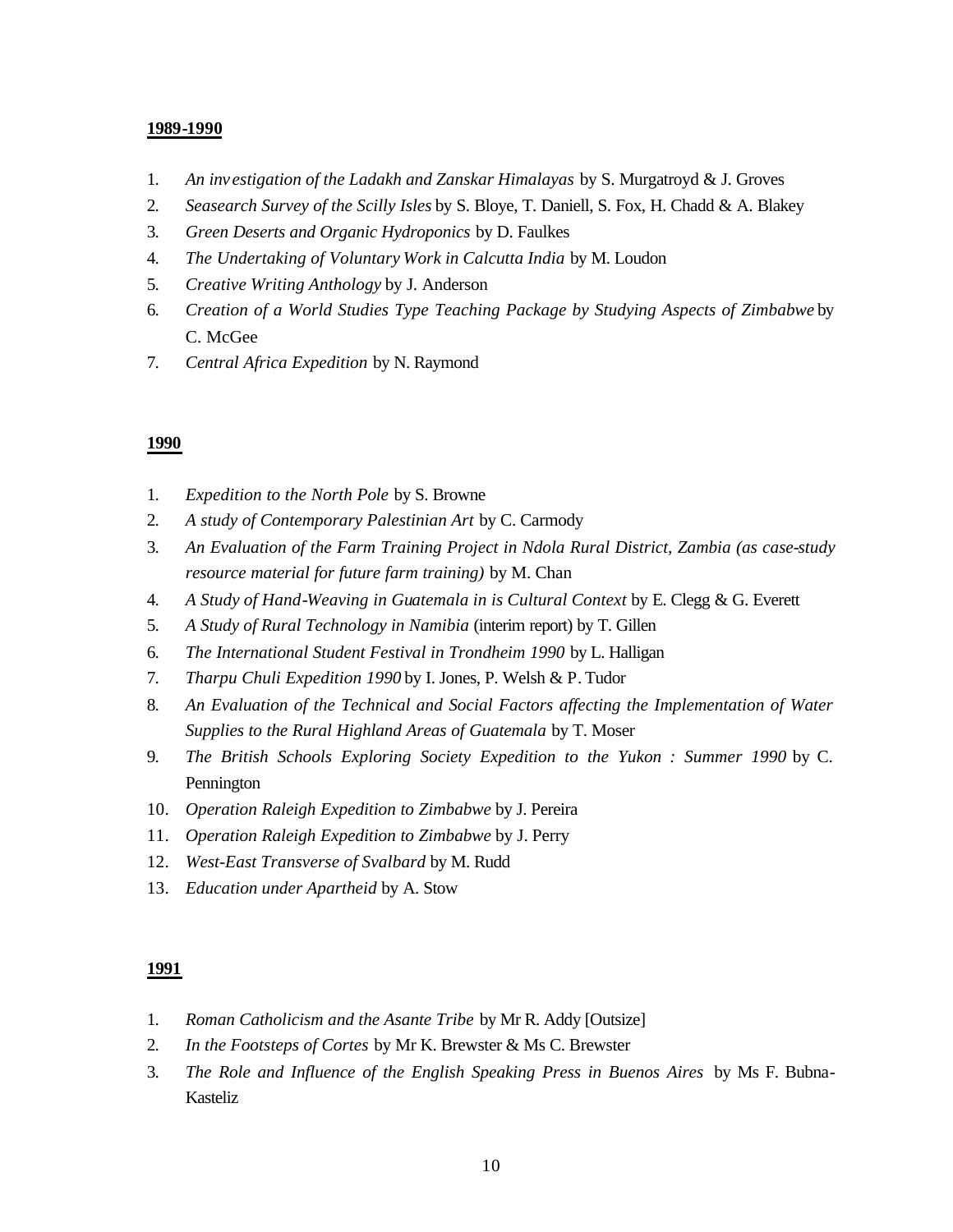- 4. *The Disappearing Stained Glass of William Morris A photographic record* by Mr W. Covington [Outsize]
- 5. *A Study of the Fiestas of the Sierra Indians in Equador* by Mr O. McGivney & Mr M. Lambert
- 6. *The Cultural Heritage of the Batik Making Industry in Indonesia* by Ms T. Orgill
- 7. *Psychology and Epistemology in the Tibetan Buddhist Tradition* by Mr J. Peacock
- 8. *An Indonesian Study* by Mrs J. Warner & Ms R. Smith
- 9. *Frontier Tanzania* by Mr G. White
- 10. *Touch Typing Keypad* by Mr D. Wolff & Mr J. Fletcher
- 11. *Exchange visit : Warwick Tbilisi State University, Georgia, USSR* by Student group

- 1. *Process Evaluation in the Czechoslovakian Gas Turbine Industry* by B. Bacon, M. Mills & A. Trotman
- 2. *Deleuze reader* (plus book on *Deleuze & The Transcendental Unconscious*) to accompany report by J. Broadhurst
- 3. *The Mysteries Project* by J. Burton
- 4. *Survey of lower Zambezi culture, Habitat and Potential for small scale hydro power* by D. Chadborn
- 5. *Ananse : from West Africa to the West Indies* by B. Gibbs (4 items)
- 6. *Young Christians for Africa* by T. Heathcote
- 7. *A report on Primary Education in Swaziland* by J. Horsnell
- 8. *The Shelton Collection of Medieval Pottery* by S. Jenkins & G. Coulthard
- 9. *A Comparative Study of Buddist and Hindu Iconography in Himachal Pradesh, N. India* by D. Perry & F. Rylands-Monk
- 10. *Investigation into a Biogas Plant in the Central Plains region of Thailand* by Mr P. Sheppard
- 11. *An investigation into the Destruction of the Temperate Rainforests of Southern Chile* by B. Studman-Badillo & C. Studman
- 12. *Food Traders in Tamil Nadu The Technology of Street Cart Cooking* by D. Tagg (plus video)
- 13. *The Coral Caye Conservation Programme* by C.J.M. Irvine.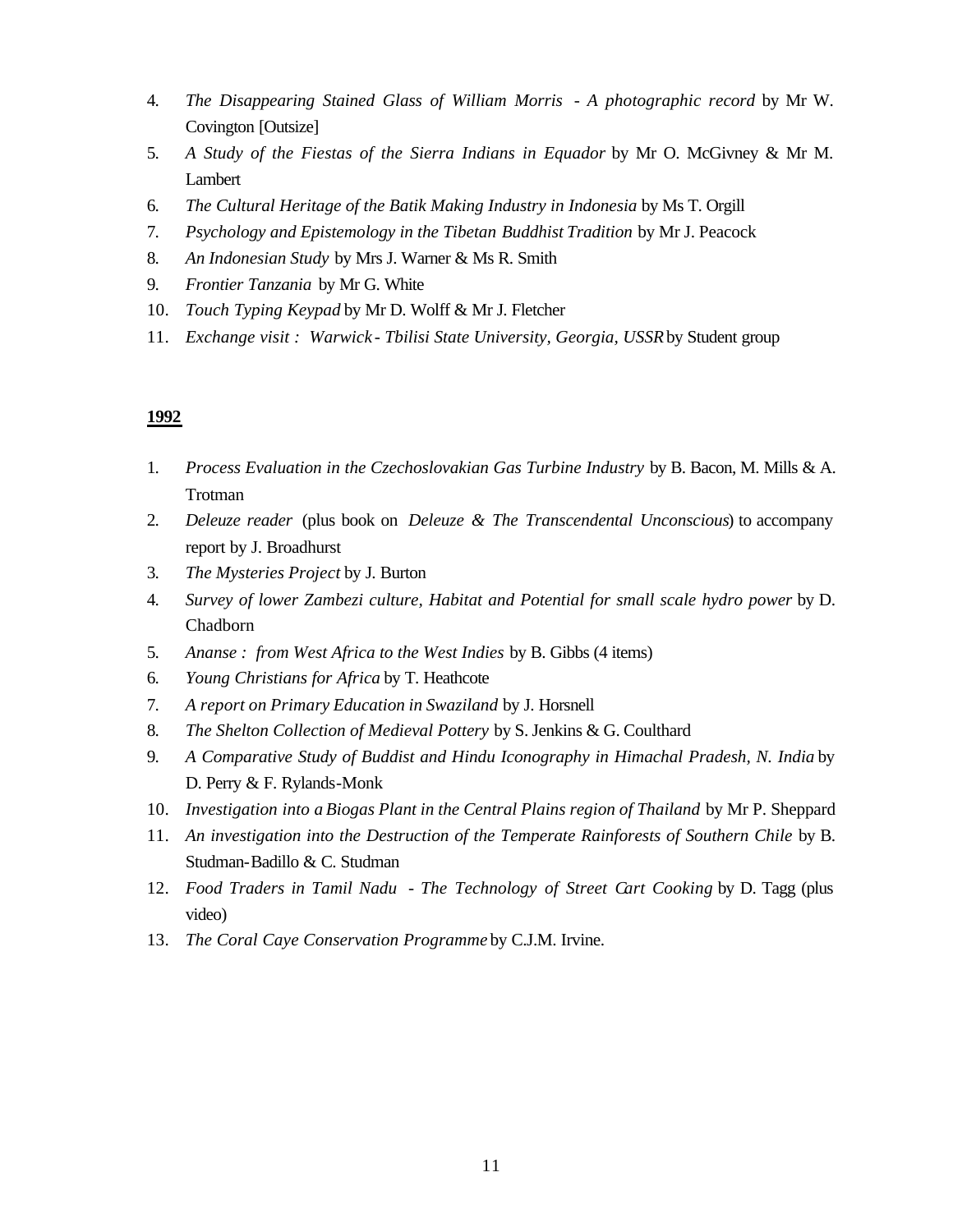- 1. *Documentary film of play produced in Montichiello, Italy* by Christopher Aaron, Jo Farr and Sri Jegarajah.
- 2. *A Literal Insight into Rural Mexico* by Lisa Harris.
- 3. *Brave New Rodl Theatre Company* by Spencer Hinton and Deborah Pearlman.
- 4. *Dottie* by Irene Ison (3 parts).
- 5. *What Attitudes to Medieval France in Today's Society* by Helen List.
- 6. *Svalbard 1993* by Lucy Lloyd-Williams [MISSING]
- 7. *Story Telling* by Neela Mann.
- 8. *Svalbard 1993* by Kristina Peterson.
- 9. *Energy Use in the Andes* by David Rees.
- 10. *The Use of the Tranquillizers Amongst Women in the Black Townships of South Africa* by Judith Tomlinson.
- 11. *Excavation at Red Square* by Sara Burton.
- 12. *Return Visit to Ukraine* by Simon Brake [MISSING]
- 13. *Transport in Thailand* by Andrew Dowell.
- 14. *Young Christians for Africa* by Tim Heathcote

- 1. *Expedition to Malaysia* by Jo Silverton
- 2. *Higher Education in the Occupied Territories* by Kate Goddard and Toral Shah (2 parts)
- 3. *Sea Kayaking Expedition from the Eastern Border to the Western Border of Finland* by Matti Joutsikoski
- 4. *Taking Stock of the market : the role of the Central American market in community life* by Andrew Dear and Nick Ray
- 5. *The making of "Tin Box"* by R. Yagnik (plus video)
- 6. *"The Mystery of the Milk Thief"* a film diary by Ruben Goviden
- 7. *"The Tempest"* by Brave New World Theatre Company
- 8. *A Study of the Printing Industry in Rajasthan, India, with a view to the Role and Responsibilty of Women in the Trade Process* by Seema Malhotra & Kirneect Mehay. (2 parts)
- 9. *A Study of Street Entertainment in Mexico* by Zoe Hassid & Zia Trench.
- 10. *A Study of the Music of Venezuela* by Jonathan Hassid and Christopher Galanty
- 11. *Meeting the transport needs of Haurarum* by David Shirley [Outsize]
- 12. *Project Report: Cultural Policy in Vienna* by A. Bond, M. Butler, A. Feist, A. Irjala, A. Litvinott, M. Ade Vlieg, K. Weston & E M. Wolf Perez.
- 13. *"Wide-Eyed & Breathless"* by Immediate Theatre Co.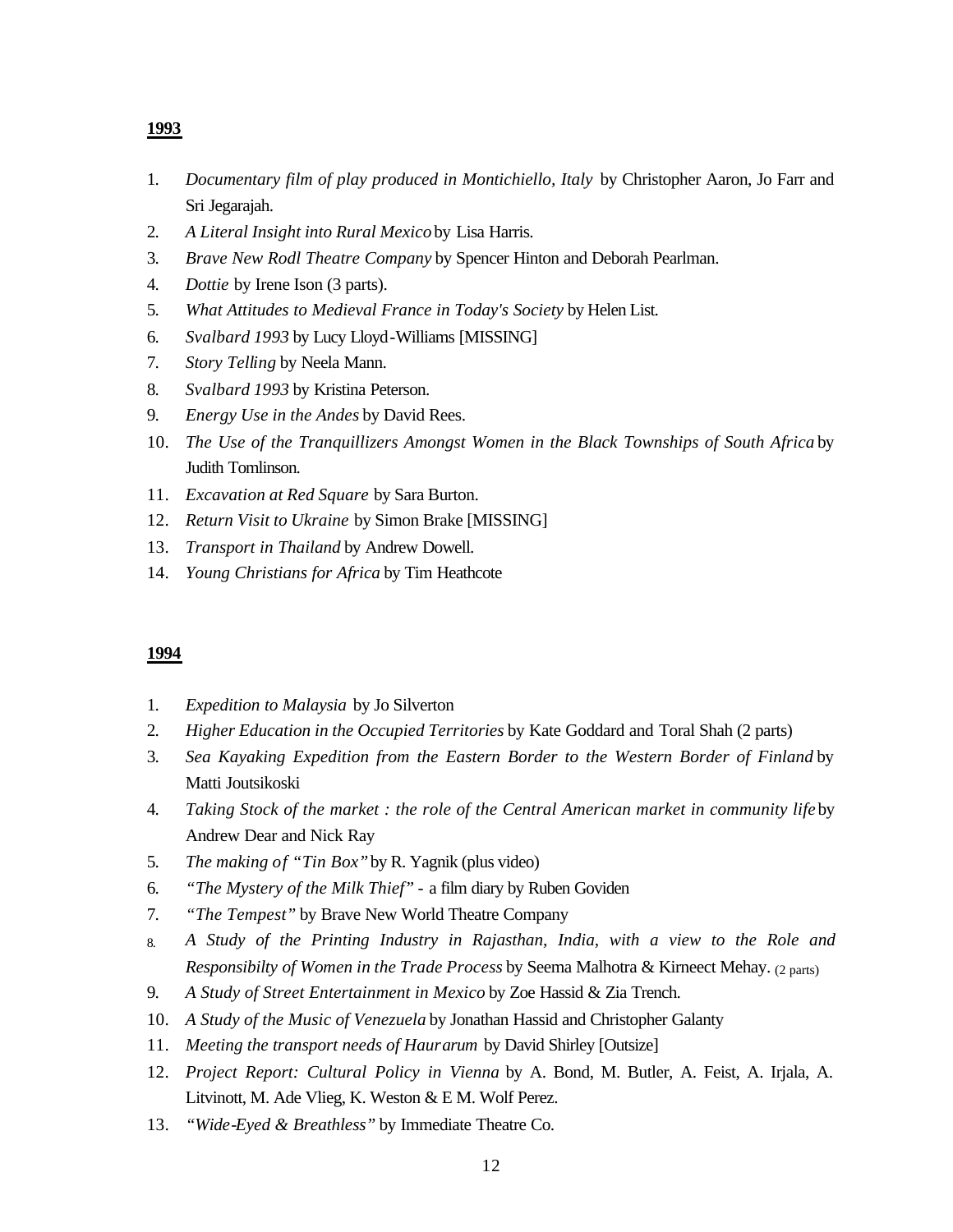14. *The contemporary film industry in Italy: Production, ditribution and exhibition* by Gloria Alpini & Marc-Pierre Borret. (Written in Italian.)

## **1995**

- 1. *Across the South American Cap on Ten Wheels* by S. Russell (2 parts)
- 2. *A comparison of the social and practical aspects of cattle farming between Ghana and England* by M. Prince
- 3. *Cuba : Is a Nation's Health Bought or Taught?* by M. Moore
- 4. *Discovering the uses of Green Medicine in Cuba* by O. Espeut
- 5. *Feminist responses to Fundamentalism : examples from India* by I. Gedalof
- 6. *An Investigation into the Problems of rainforest Management as seen through the eyes of Primary Age Children in Colombia* by M. Tipping
- 7. *"Nunsense"* by E. Davis
- 8. Out of the Darkness : the biography of a former "Comfort Woman" and her daughter by Y. Ahn
- 9. *Pregnancy and exercise* a National Programme by S. Razaq
- 10. *Saxony : A Model of Cultural Transition* by P. Cross
- 11. *Shakespeare's "The Comedy of Errors" for the Edinburgh Fringe Festival 1995* by S. Laughton
- 12. *Sizwe Theatre Company national schools tour* by R Gerrard-Wright
- 13. *The trends towards shorter working hours in Europe* by P. Sones
- 14. *The herbal medicines of China for the treatment of diabetes, coronary heart disease and stroke* by I. Pearson
- 15. *The Overseas Promotion of a Successful British Product* by P. Rutt & A. Taylor

- 1. *Can things be otherwise in maternity care?* by Ms J.C. Purkis
- 2. Film : *'Lure'* (plus video) by Mr B.T. Jessop
- 3. *A study of the philosophies and working methods within a Theatre in Education company in Holland and its relevance for practitioners in this country* by Ms D. Glazer
- 4. *Conflicting environments : a photographic exploration of conflicting ides of environment in Tanzania* by Matthew Smith
- 5. *Examining Current Cultural Policy in Moscow* by Ms V.J. Field
- 6. *Days of hope, time of crisis : Women and the Cuban Revolution* by Ms S. Todd
- 7. *In search of Yanga's Descendants* by Ms Y. Bennett
- 8. *The last night on earth* (plus video) by Mr A. Palka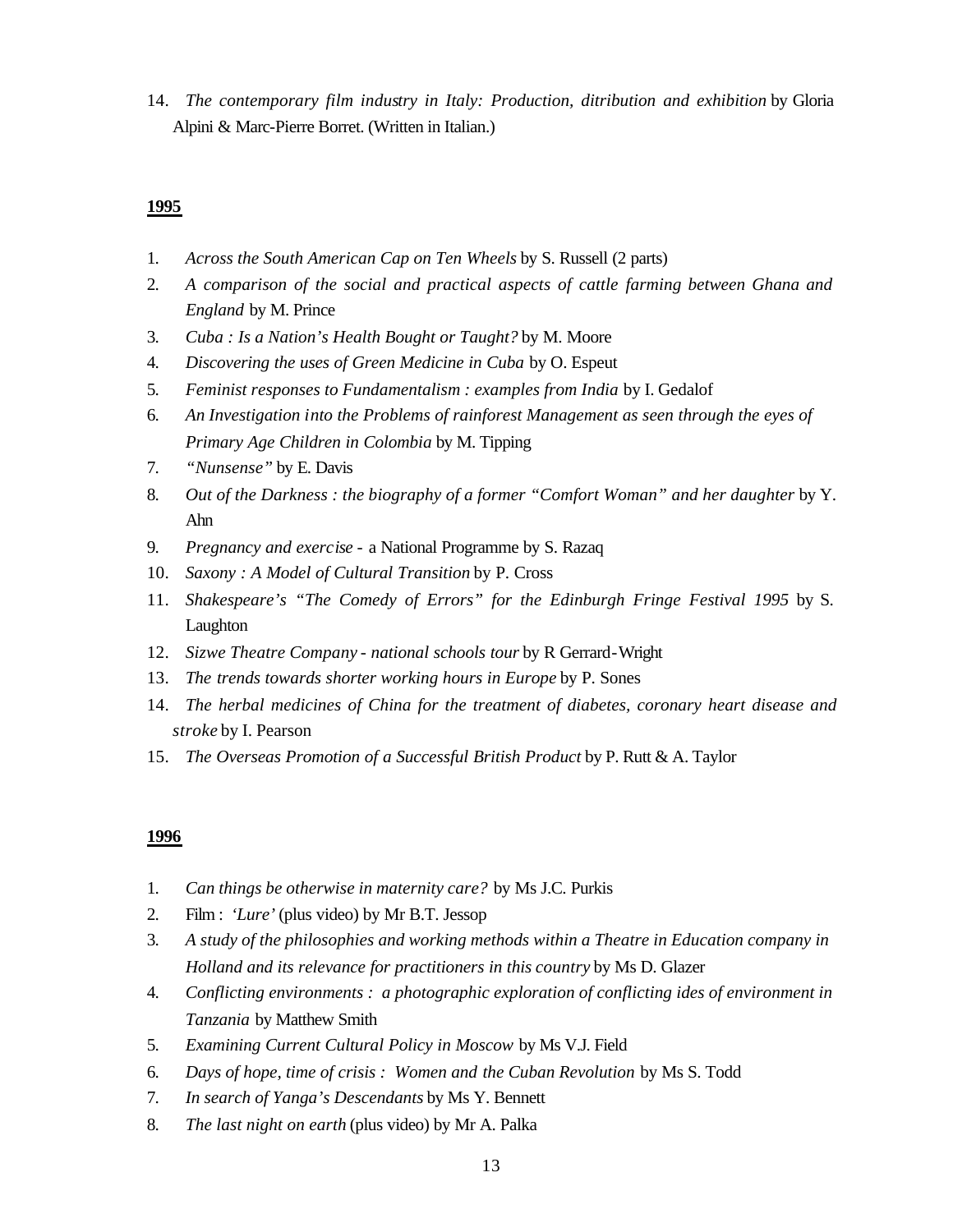- 9. *Ghetto* (with Appendix A) by Mr D. Salter
- 10. *School Case-Study* by Ms S. Hillyard
- 11. *Three Legged-Dog (Edinburgh Fringe Festival 1996)* by Mr A. Murray & K. Schofield
- 12. *The West only knows Vietnam through the Iconography of War. To what extent is Vietnamese Art and Culture preoccupied by the Legacy of War?* by Mr J. Hassid & J. Walsh
- 13. *Summer 1996 Tour of 'Playland' to British Prisons & Schools* (plus tape) by Sizwe Theatre Company
- 14. *An observational study of the development of renaissance fortifications in Italy* by Dave Ayrton

- 1. *Absinthe* by Ms A. Penlington.
- 2. *Fresh Blood Theatre* by Ben Thornton.
- 3. *The Aim of the Game* by J. Blakeson & Stuart Henderson.
- 4. BOING! Community Theatre Project in Britain, Brazil & Bolivia by Victoria Stevens & Andy Morris.
- 5. *Plasticacid Theatre Co.* by Ms S. Robb-King [plus video].
- 6. *Warwick University Racing* by Mr J. Corstophine.
- 7. *An Exploration of the concept of Gemeinde with an Old Colony Mennorite Settlement* by Ms K. Reed.
- 8. *The Pipe Organs in Israel* by Mr E. Brook [plus tape].
- 9. *School Ethnography* by Ms S. Hillyard.
- 10. *Selling the Anasazi* by Mr Josh Levinsky.
- 11. *Around America in Thirty Seven Days.* A report on Documentary : USA by Tim Palmer.

- 1. *Ourselves Alone* film (video, cassette and written report) by Mr J. Crichton.
- 2. *Reforestation and Energy in Tigray, Ethiopia* by Mr S. Dunnett.
- 3. *Mosquito* film (video and written report).
- 4. *A Walk through the Weald* by Mr A. Jupp.
- 5. *The 'Trokosi' (Slave Virgin Girls) of the Volta Region of Ghana* by Mr B. Kunbuor.
- 6. *Jewellery Making in Birmingham 1750-1995* by Ms. S. Mason.
- 7. Continued Community Theatre Project : South Africa 1998 ; *Freedom and Confinement Across Three Continents* by Mr A. Morris & Victoria Stevens.
- 8. *A Midlands Family* by Ms Pamela Ross.
- 9. *A Study of the Maya Homeland Campaign in Belize, Central America* by Ms K. Shoman.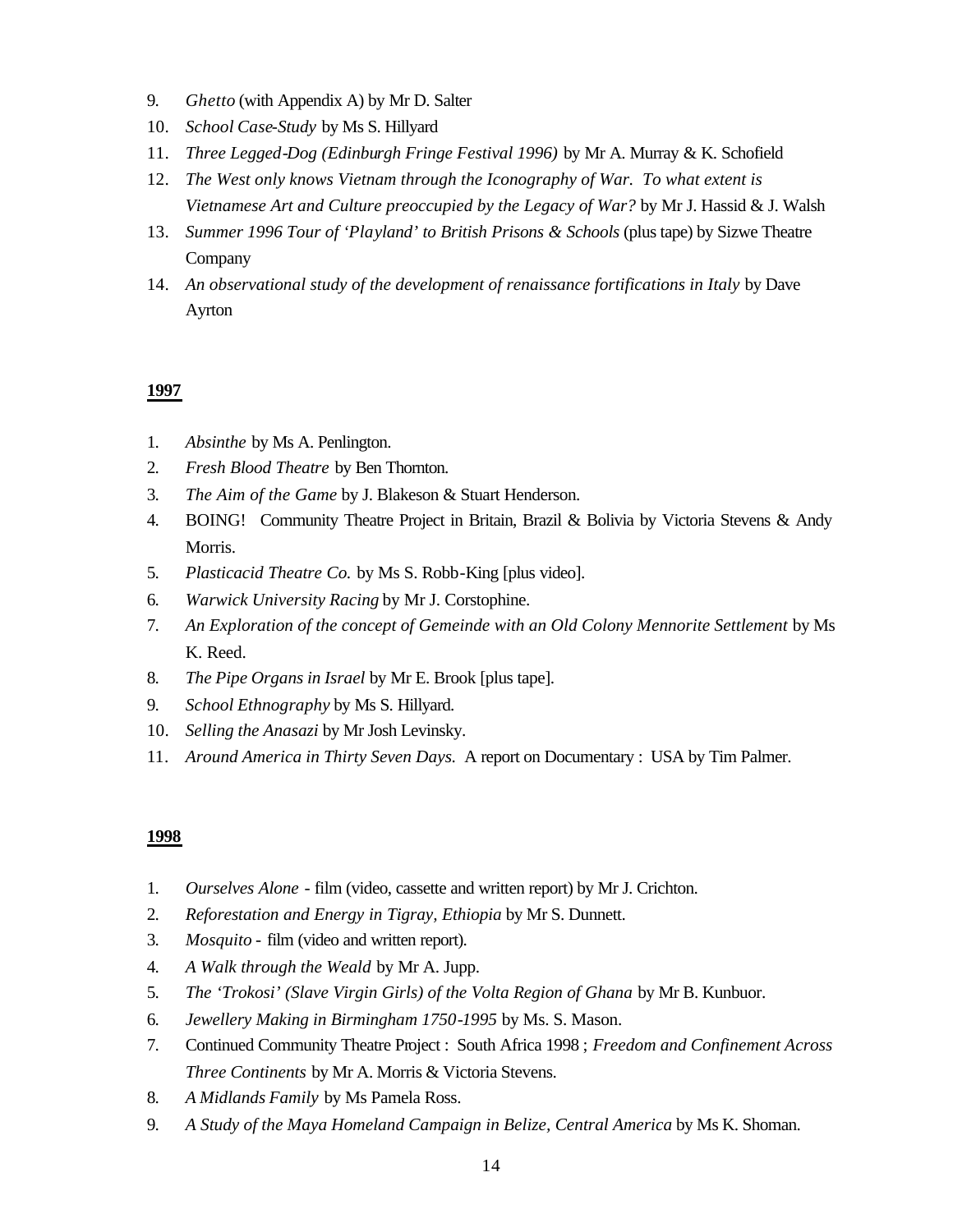10. *September -* film (video only, no written report as yet). by Mr K. Tchorek.

#### **1999**

- 1. *Annie's Car* (written report plus video) by Catherine Hendrie, Poz Hulls and Richard Overall.
- 2. *A Tale of Two Cities : Ansback and Freiberg, what conceptions to East and West now have of each other* by Mr Gareth Davies.
- 3. *A Study of Agrarian Reform in Municipio of and Andre Cholula* by Marcus Taylor.
- 4. *Research into the reproduction of the diaries of Violet Mary Carey, written during the German occupation of The Channel Islands, 1940-45* by Ms Alice Paxton.
- 5. *Fairtrade ? Coffee and tea from the growers perspective* by Kate Binns, Malcolm Clark, Sam Doshi and Sarah McBride.
- 6. *Narrative of return : The experience of re-migration to the Caribbean from Britain* by Josh Ryan-Collins and Mr Bjorn Benckert.
- 7. *An analysis of the role played by the mass media in the politics of the United States* by Mr James Shaw.
- 8. *A director's report on the production of Brian Friel's Winners at the 1999 Edinburgh Festival* by Ms Serena Bowman.
- 9. *Abigail's Party* by Ms Kate Lavery.

## **2000**

- 1. *Insomnia A Theatrical Project for Edinburgh* by Nanzeen Ahmed.
- 2. *Gibbons in America ? A Qualitative Assessment of American People's Awareness of Wildlife in their local area* by Matthew Ashby.
- 3. *Music Centre Tour 2000* by Emma Briggs (plus 5 CDs Uni. of Warwick Music Centre).
- 4. WUDS Production of *The Sea* in Edinburgh Fringe Festival by Timothy Compton.
- 5. *An Investigation into the degree of French Influence in the Francophone region of Quebec*  by Charlotte Darwin & Nichola Peach.
- 6. *La Corbusier's Architecture (The Non-Architectural Effects)* by Ms S. Dhiman.
- 7. *Macbeth Africa Tour, 2000* by Kaisu Fagan (plus video and magazine).
- 8. *Champagne 1914 : A reat wine at the start of the Great War* by Paula Jarzabkowski.
- 9. *London to Rome 2000* by Sarah Nelson.
- 10. *Elizabeth and Hannah An Echo Cornet Pair* by Jules Prosser.
- 11. *Warwick University Chamber Choir Summer Tour 2000* by Jonathan Roderick.
- 12. *Thor's War : Nazi Prisoner-of-War Camps Then and Now* by Warwick Wise.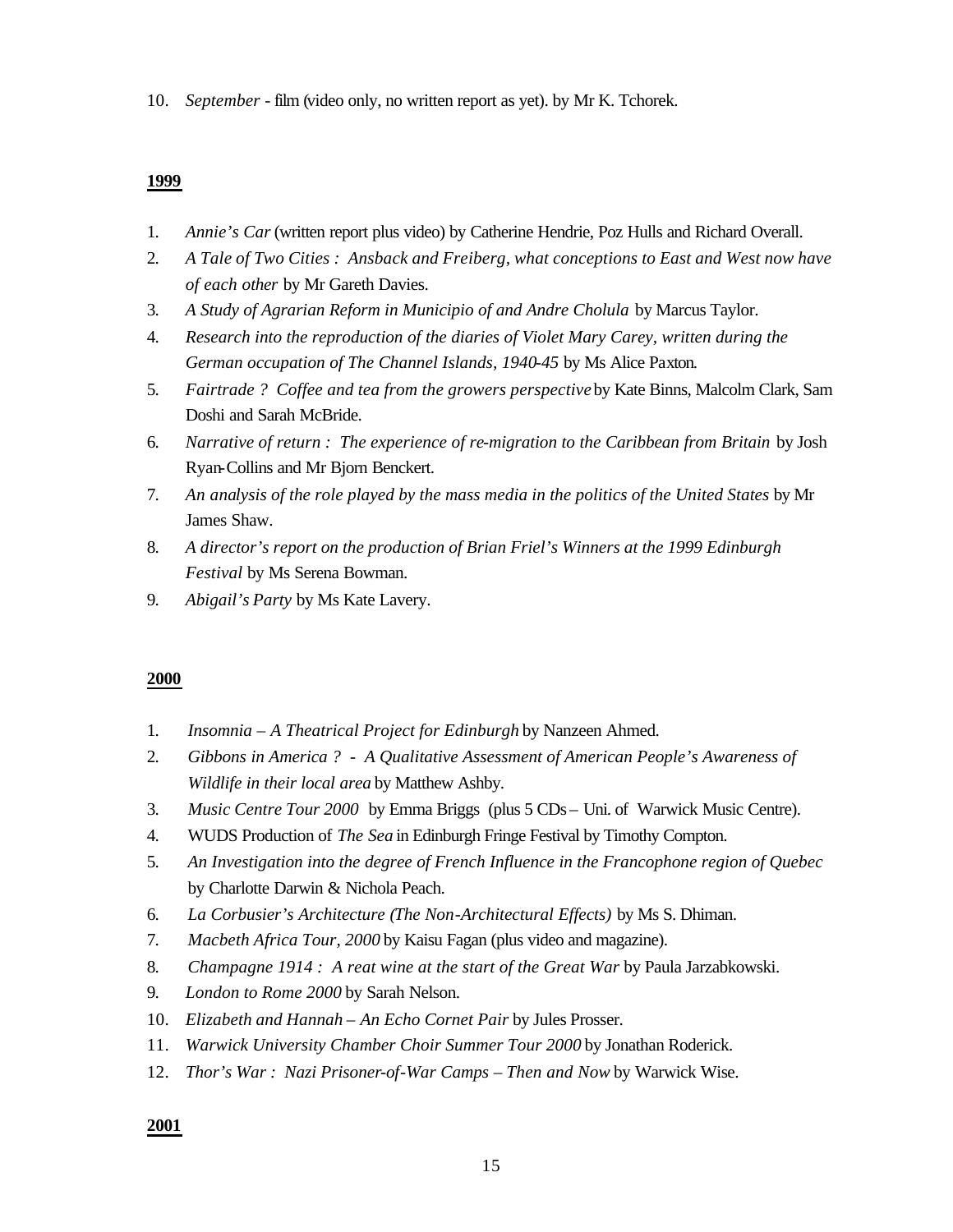- 1. *An examination of the implementation of New Zealand's biodiversity strategy, with particular reference to conservation of the Brown Kiwi* by Peter Bateman.
- 2. *The Importance of History for the Population of Peru* by Davide Collini.
- 3. *Lead levels in sediment of the inter-tidal region of the Greater St Lucia Wetlands, South Africa* by Max Hammond and Emily Love.
- 4. *In the steps of the ancient expedition that gave shape to modern Brazil* by Rosalba Icaza, Rolando Vazquez and Sergio Mejia (includes web page on CD, photograph album and folder with financial details).
- 5. *Crossing the Boundaries: a director's reflections in proximity performance* (The Boundless Theatre Group Project) by Evanthia Katsouraki (includes video 'Painting with Colour' and publicity material).
- 6. *1700 years of Armenian Christianity, 301-2001: a diaristic report of the importance of the church in the history and survival of the Armenian nation* by Catherine Keshishian.
- 7. *Seeing and Believing: a review of modern astronomy* by Stephen Thomas and Adam Goode.
- 8. *A comparison of contemporary sculpture in the 20th century* by Caroline Tolond.
- 9. *Providing West African street children with employable skills* by Katherine Whitby.
- 10. *The Visibility of Rainbows* by Tracey Robinson.

(Submitted to Modern Records Centre on 8 October 2003)

- 1. *The Trans-Mongolian Rail: A Journey Through Images* by Judith Anzures, Nicolas Espejo Yaksic and Diane Gabrysiak
- 2. *Survey Trip to Greece and Turkey: Essay on the Greek-Turkish Relationship in the 20th Century* by Charles Conrath
- 3. *A Search for State Flowers in the Rocky Mountains of the USA, September 2002* by Katherine Cundliffe\*
- 4. *The Irish Coast to Coast Walk* by Ross Davidson
- 5. *An Assessment of European Rail Services* by Simon Creasey, Mika Griffiths and John Ennew\*
- 6. *Report for the Lord Rootes Memorial Fund Committee in response to their award for Fail Better Productions' 'Crave' at the Edinburgh Festival Fringe, August 2002* by Jonathan Heron and Richard Watts
- 7. *A Study into the Rights of Asylum-Seekers and Aboriginal People as 'Outsiders' in the Australian Legal System* by Claire Leonard